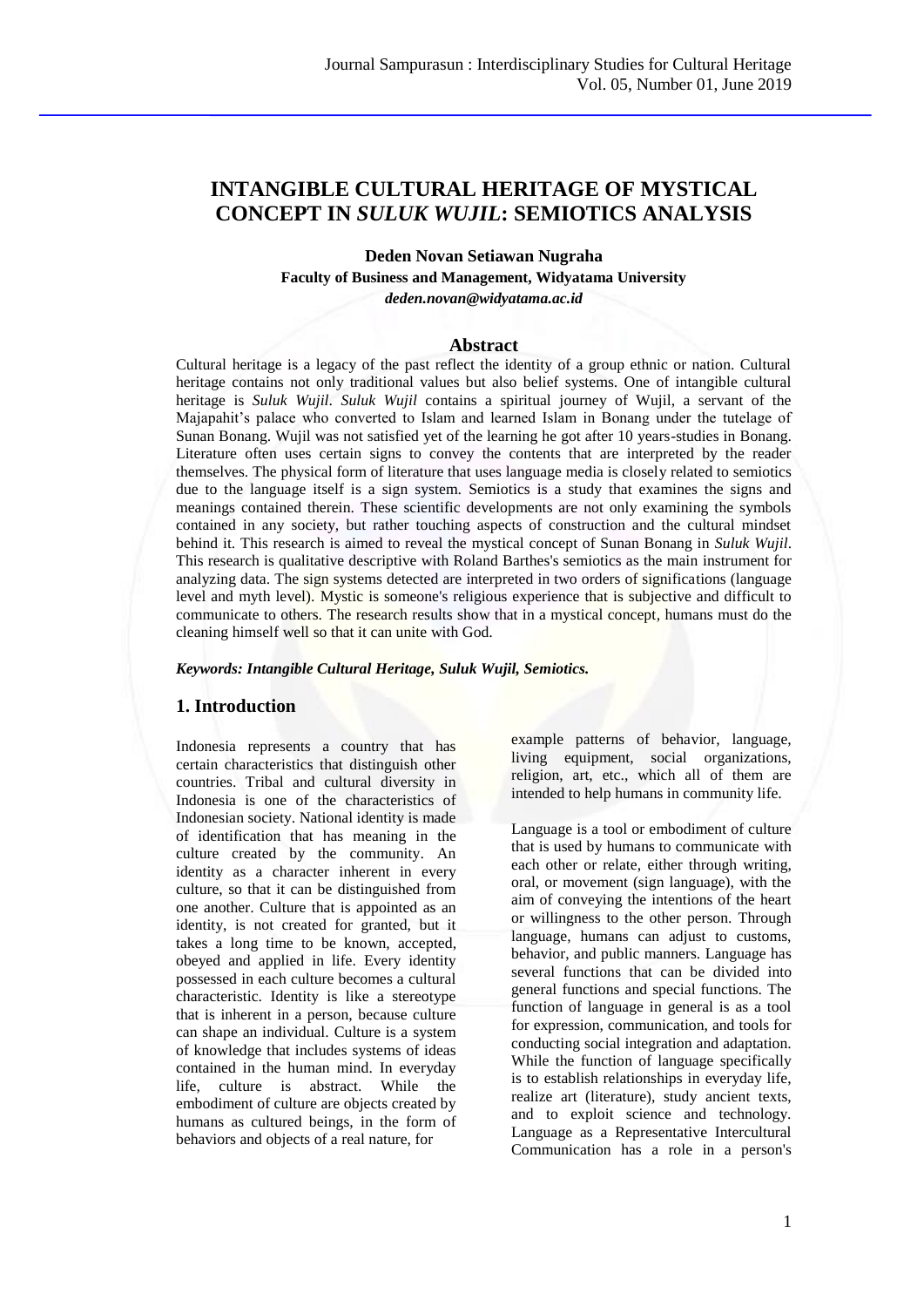ability to think and use verbal symbols because humans have more advanced thoughts using language. Language is another feature that is common in every culture. Language according to Haviland is "without our capacity for complex language, human culture as we know it will not exist" (McDaniel, 2010: 31). Language not only allows its members to share thoughts, feelings, information, but also is the main method in spreading culture. Language is the most complicated, smooth and developing symbol (Mulyana, 2010: 99).

As a cultural map, language distinguishes a culture from other cultures or a subculture with other subcultures. With the assumption that language represents culture then cultural characteristics or a community (Mulyana, 2010: 74). Language and symbol system of each culture makes language a medium to express the principles of teachings, values and cultural norms to its supporters. Language is a mediation of thoughts, words and deeds. Language translates human values and norms, attitudes and cognitive schemes, translating people's perceptions, attitudes and beliefs about their world. An explanation of language cannot be separated from the problem of symbols and signs. Talking about sign or sign means we are talking about how to give meaning to an object. Every ethnic or ethnic group has set their respective cultural symbols for certain interests.

It can be concluded that language is a verbal communication carried out to convey the message so that it is easier to understand when interacting with others. Language as a medium for culture to convey messages that lead to the principles of teaching, values and norms. An organized symbol that is agreed upon in general and is a learning outcome that is used to present experiences in a community or culture. Therefore, the language of an uncertain system to present reality symbolically, the meaning of the word used depends on various interpretations.

The system of science and knowledge is simple, knowledge is everything that humans know about objects, properties, circumstances, and expectations. Knowledge is owned by all ethnic groups in the world. They gain knowledge through experience, intuition, revelation, and logical thinking, or empirical experiments (trial and error). The knowledge system is grouped into: 1. knowledge of nature 2. knowledge of plants and animals around it 3. knowledge of the human body, knowledge of the nature and behavior of fellow humans 4. knowledge of space and time. Through a system of belief, knowledge, understanding and physical endurance of humans in mastering and revealing the secrets of nature is very limited. Simultaneously, there emerged the belief that there would be the highest authority of this world system. In connection with that, individual individuals who live in a society, humans cannot be separated from religion or belief systems to the rulers of the universe. Religion and other belief systems support compatibility with culture. Religion is involved in a system of government, such as in the theocracy system. Religion also influences art.

An example of a work that has the nuances of mysticism is Suluk Wujil. Acculturation of Islam and Javanese culture has given birth to the emergence of *suluk* works. *Suluk* is a kind of Islamic Javanese that widely grew from 17th to the 20th century (Sedyawati *et.al.,* 2001: 299-300). *Suluk* marks specific Islamic Javanese literature that contains a spiritual quest. *Suluk* work reflects a religious thought that was prevalent and creates a genre of Javanese Islamic literature in the early Islamic history in Jawa. The study of *suluk* provides a vivid picture on an important phase of the Islamization in Java.

*Suluk* works are written in Javanese poem. In Java, poetry has become a standard instrument for expressing religious as well as educational teaching. Literary language in poem allows symbolic disclosure of mystical ideas and opens possibilities of using language beyond its textual boundary. Literary language can convey profound and complicated messages, such as allegory and metaphors. Theological and philosophical debates are not infrequently represented in the form of metaphor and other figurative languages. Therefore, *suluk* literature poses a challenge to readers to go beyond literal meaning and to grasp deeper meaning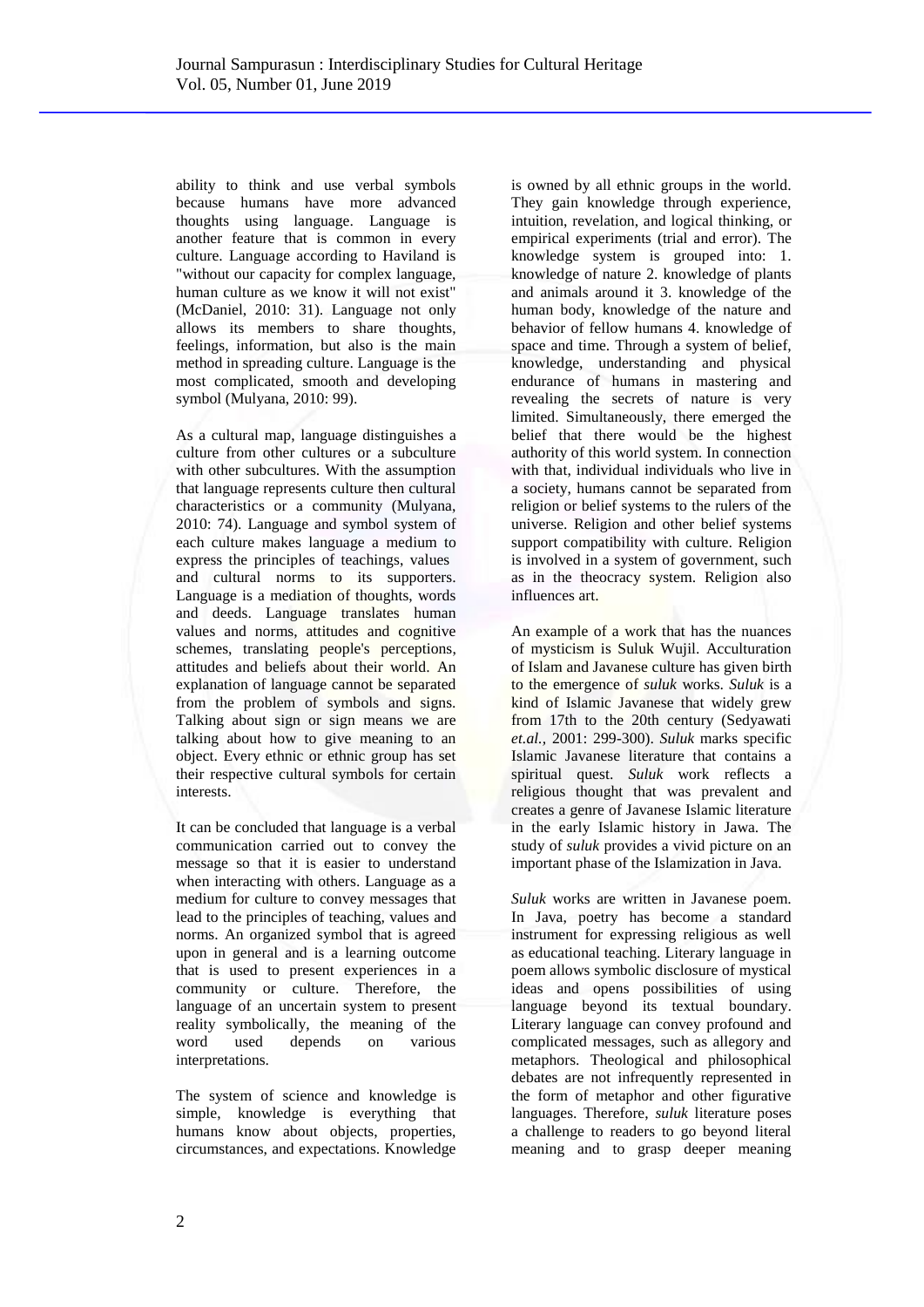instead. *Suluk* work represents a special genre of Javanese literature influenced by the teachings of Islam. It contains a spiritual teaching for attaining the universal truth of Islam. Although referring not only to the works of Sufism, but also to names of spiritual discussion on the nature of divinity and spiritual search. *Suluk* work has not been adequately studied and some are not found anymore (Sedyawati, *et.al.,* 2001: 299-301). Fanani (2018:222) states that there are several *suluk* that have been circulated and studied, but they are not always understood easily. Pigeaud notes several *suluk* works in Javanese, namely *Suluk Jebeng*, *Suluk - Malang Sumirang*, *Suluk Acih*, *Suluk Waleh*, *Suluk Daka*, *Suluk Purwa Daksina*, *Suluk Purwa Sari*, *Suluk Samsu Tabriz* or *Samsu Tabarik*, *Suluk Durun*, *Suluk Aspiya*, *Suluk Nala Kirda*, *Suluk Aspiya*, *Suluk Burung* or *Peksi*, *Suluk Johar Mungkin*, *Suluk Wujil*, *Suluk Jati Rasa* and *Suluk Abesi* (Pigeaud, 1976: 87). *Suluk Syekh Bari* (*Suluk Bonang*), *Suluk Wujil*, *Suluk Malang Sumirang*, and *Suluk Sujinah* are quite familiar among Javanese researchers. *Suluk Syekh Bari* has been reviewed by B.J.O Schrieke and G.W.J Drewes, and *Suluk Sujinah* by Darori Amin (2011). The problem of the works is the difficulty in grasping their meanings and messages because of complex and symbolic use of words and allegories.

Reading *suluk* requires careful and deep interaction with the story and concept that was developing during a period of text production. Moreover, *suluk* literatures consist of two branches, namely *suluk pesantren* (*suluk pesisiran*/coastal area of Java Island) and *suluk* Islam-*Kejawen* (*suluk kraton*/palace/hinterland area). The former grew in coastal area by Islamic scholar or *ulama*, while the latter did in Palace or in the hinterland by official writers in Javanese courts of Kasunanan Surakarta, Mangkunegaran and Kasultanan Yogyakarta. Both kinds of *suluk* literatures have nuances: the first emphasizes the appreciation of the Transcendent, while the second focuses on the dimension of human union with the God (Sedyawati, 2001: 300- 301).

*Suluk Wujil* is one of the earliest *suluk* works in Java. *Suluk Wujil* contains a spiritual journey of Wujil, a servant of the Majapahit's palace who converted to Islam and learned Islam in Bonang under the tutelage of Sunan Bonang, one of nine saints in Java. Wujil was not satisfied yet of the learning he got after 10 years-studies in Bonang. He asked Sunan Bonang to teach him the ultimate truth of Islam.

Regarding the above reasons, Suluk Wujil can be used as a means to formulate Sunan Bonang's ideas regarding the method of searching for God's authenticity and the implications in social life as an applicative manifestation resulting from a true introduction to divinity *(Makrifatullah).* The basis of the analysis is the interpretation of the sign system in the form of special terminology with its limitations as a tool to parse the results of reflection and deep spiritual experience. Furthermore, this process of interpretation certainly encapsulates two conventions at once, both language conventions and literary conventions (Pradopo, 2013).

Starting from the explanation above, one of the main problems to be explored in this study is the principles for reaching mysticism according to Sunang Bonang and his reflections on socializing life. This problem is formulated in a fundamental question; how is the role of the mysticism rule presented by Sunang Bonang through suluk Wujil?

# **2. Method**

This research is a literature review or textual study of *Suluk Wujil.* The *suluk* was originally written in Javanese letters and has been transliterated and translated by Poerbatjaraka, an outstanding figure in the studies of Javanese text. Suluk Wujil is a literary work consisting of 104 stanzas. Poerbatjaraka in (Fanani, 2018:224) assumes that it was written not by a single writer; rather it was developed in progress by more than a writer.

The method used in this research is qualitative research due to a fact that the whole data of this research is basically narrative data (Polit and Beck, 2003: 33). The particular technique applied in the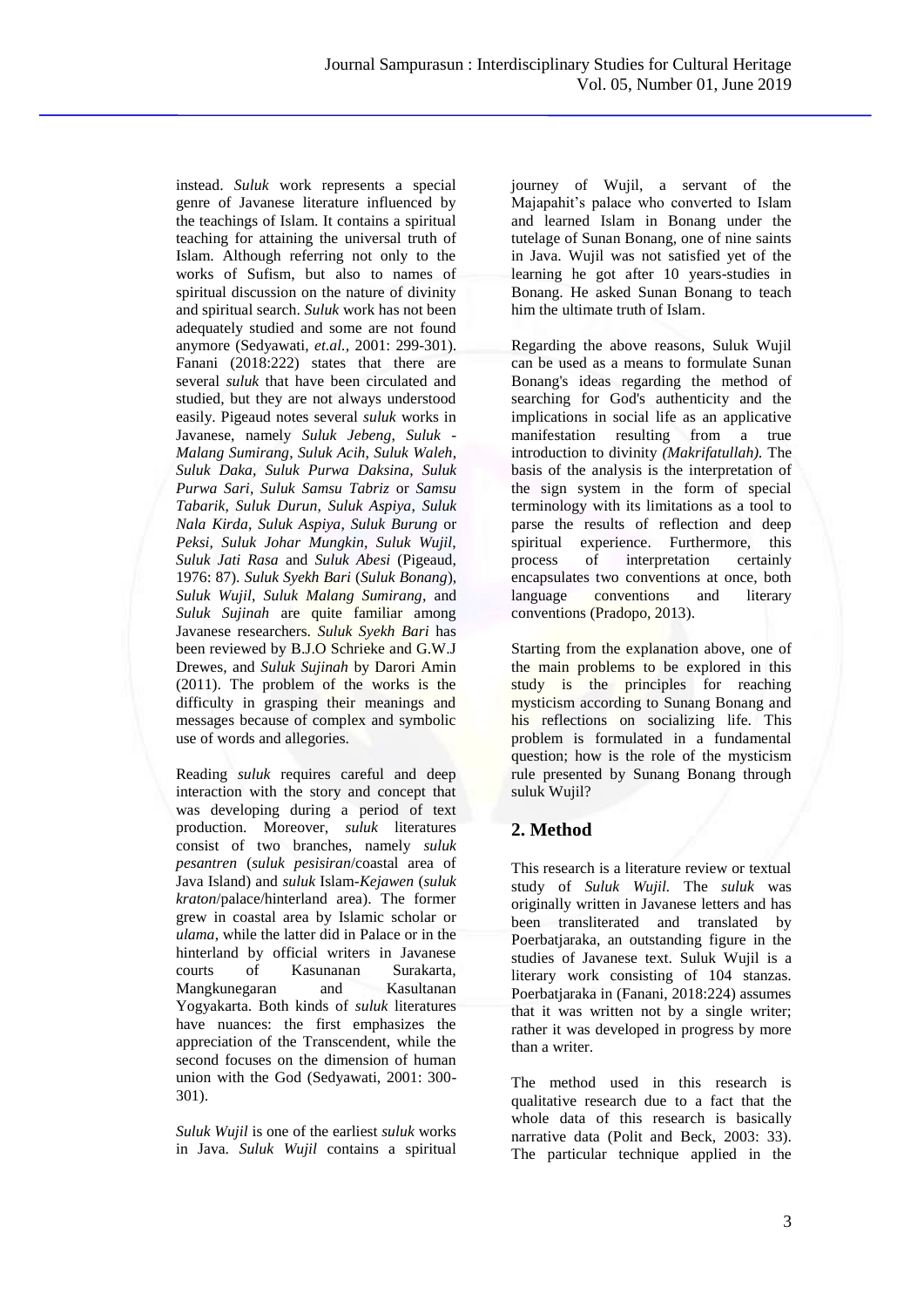analyzing process is descriptive analysis through the analysis-synthesis schema in which the technique of interpreting is done by disentangling smartly a certain case and then constructing logically a proportional principle or theory (Endaswara, 2013: 88).

The sign system is interpreted through Roland Barthes's semiotic scheme, namely two stages of significance; language level and myth level (Barthes, 1972: 113). Language level is substantially at the level of denotation so the interpretation is based on lexical meaning. Conversely, because the level of myth refers to the level of connotation, the process of interpretation is associated with myths, which in this case are the essence of Sufism teachings.

The studies of Suluk Wujil have been conducted by several researchers. Some of studies are focused on it and some discuss it as a particular theme of the study. The focused studies have been done by Widyastuti (2001), Cohen (2012) and Wirman (2015). Widyastuti in her Suluk Wujil, Suntingan Teks dan Tinjauan Semiotik (2001) focuses on providing text edition, translation and elaborating several key words using semiotics. She highlights the analysis of key words using semiotic, especially the figurative languages. The same interest is also given by Metsra Wirman (2015). He focuses on the scrutiny of Suluk Wujil codex and text, and on revealing the character of sufistic teaching that the text contains. Therefore, his research is kind of philology and semantic one.

Cohen (2012: 13-34) takes a different point of view by emphasizing on the importance of wayang kulit (skin puppet performance) as vehicle to convey spiritual notions. Cohen is interested in the fact that Suluk Wujil integrates spiritual discourses into an artistic performance. He concludes that Suluk Wujil is not intended for all readers, rather for specific segment because it has hermeneutical complexities. Alfadhilah (2018) focus on the study of the concept of God in the perspective of Maulana Makhdum Ibrahim.

## **Culture**

According to Saebani (2012) culture originating from Sanskrit, that is Buddhism, plural forms of Buddhism (reason), is interpreted as matters relating to human reason, and are accepted together by a group of people and passed down from generation to generation.

According to Liestyati in Hastuti (2013:191) cultural heritage is a legacy of the past that reflects the identity of an ethnic group or nation. Cultural heritage contains traditional values, a system of beliefs and achievements of a nation. Cultural heritage can be divided into two types, there are:

- 1. Tangible cultural heritage: Cultural heritage objects that can touched is a work piece human that can be moved or moving, or not can be moved or not move. Including is a cultural heritage object.
- 2. Intangible cultural heritage: cultural heritage that cannot palpable. It's divided into two types, there are:
	- a. Cultural heritage that can captured by the senses besides the sense of touch, for example: music, literature, theater, and dance.
	- b. Cultural heritage abstract, for example concepts and cultural, linguistics, a system of beliefs and scientific values knowledge.

Hutagalung (2015:26) states that cultural heritage which is culturally associated with the ancestors of the nation needs to be preserved. The preservation is aimed to protect the heritage from extinction which can be caused by natural disasters or vandalism. While Valera *et al,* (2016:79) states that cultural heritage is unique, precious and irreplaceable. It expresses the people's identity and character. The culture of a society or a nation is one thing that distinguishes it from the rest of the world. Culture is inextricable to specific geographical location thus people of different communities or nations differ because of their culture. Different cultural communities have their own distinctive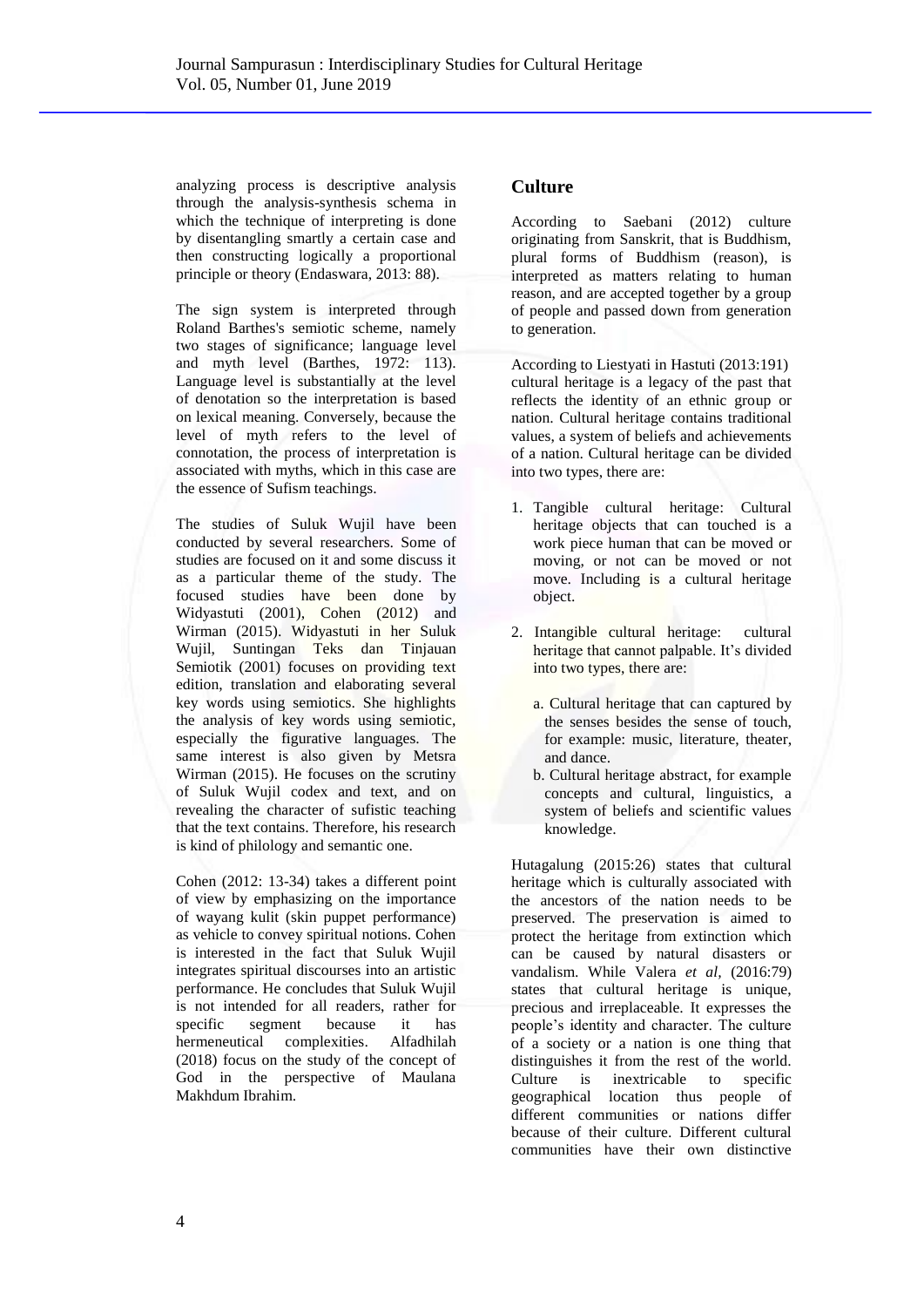ways of expressing their sense of self and wellbeing. The way they define the self and wellbeing is contingent on their culture. Garra (2016:63) in (Csapo, 2007) states that culture is that complex whole which includes knowledge, belief, art, morals, law, custom, and any other capabilities and habits acquired by man as a member of society. The similarities in spoken and written language, behavior, lifestyle, customs, heritage, ideology and even technology connect the individuals to groups of people in a certain culture. Through it, there is something very common to all of the tribal peoples which they can create very uniquely and traditionally as well. In the ancient times, people used to allay their superstitious fears and attract attention mainly by beautifying themselves. Today, craftsmen mostly make products that reflect cultures' influence so as to promote their culture and add interest to costumes.

# **Mystical Concept**

According to Schimmel (1986) in (Ulfah: 2013:5) states that mystic comes from Greek, that is *'Myein'* which means close eyes. The mystical word contains something mysterious, which cannot be done in ordinary or intellectual ways. Mysticism is an awareness of a single reality called wisdom, light, love or nothing. Mystic is someone's religious experience that is difficult to communicate to others. Mystical experience is perfect for God and even unites with God.

There are four key words in understanding mysticism, there are:

- 1. *Ineffability* namely religious experience is something that is indescribable and cannot be expressed in words.
- 2. *Noetic*, although it resembles a state of feeling but is also a state of knowledge. In this situation there is revelation, enlightenment, filling, which cannot be articulated but can be felt.
- 3. *Transiency,* mystical conditions that do not last long, can last half an hour and a maximum of two hours*.*
- 4. *Passivity*, this consciousness is as if it were its own desires which were bound

and gripped and grasped by enormous power.

# *Suluk Wujil*

The development of the history of religions will bring deep conviction for a person. It takes a religious historical approach to understanding and analyzing Islamic traditions, and understanding relationships between some elements such as structural relationships with other traditions (Ghazali, 2015). Islam brought to Java at that time was Islam followed by Sufism. The existence of color equations, namely Sufism ease the task of the preachers called walisongo in broadcast and teach Islam to the public so tend to accept (Warsito, 2015).

According to Mahfudh *et al,* (2017: 18) the existence of tolerance of Sufi people in dealing with different views relating to local traditions and beliefs. The ancestors or Javanese ancestors who left the heritage of cultural identity are not only proud, but also have symbols that are full of essential values of life.

In fact, the identity of Javanese culture also has usability (pragmatic), purpose, and symbolization Philosophy, in addition to its ethical and aesthetic values. Javanese customs in religious ceremonies are not carried out with hustle and noise. The growing religion of Islam in Java seems to emphasize only the appearance and execution. As a nation the Javanese did not intend to feel hatred for Europeans whom they regarded as traitors as a simple example of where the teachings of Islam had entered into them. Javanese literary works during its development have characteristic tend to be religious mystical in the form of lyric prose or suluk wujil. More complex works with Javanese-Hindu adaptations that are colored by Islamic. Javanese literary works in its development can be divided into three characteristics of the group include: (1) works containing religious orthodox ethical themes and put forward Islamic law, (2) works in the form of didactic narrative poems; And (3) mystical works (Raffles, 2014).

Suluk Wujil begins with the journey of a young man named Wujil who tries to find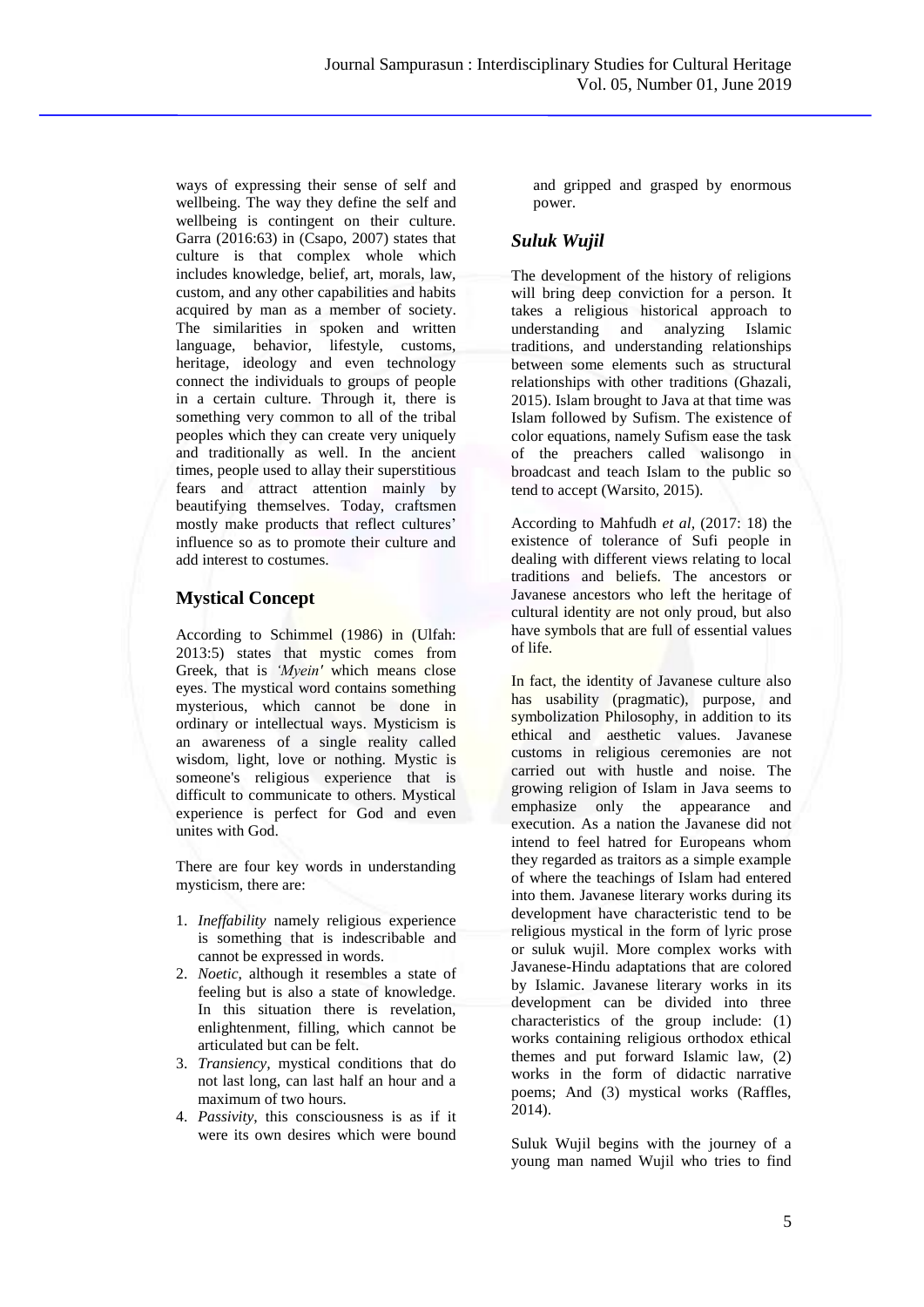information about the chosen religion to the deepest secret. During the ten years of his journey, Wujil has not found the true truth about the nature of divinity and the meaning of his existence in the universe even though he has studied various kinds of science and knowledge.

In desperation, Wujil pleaded with a cleric who resided in Bonang to explain the deepest secrets about the nature of divinity and the meaning of the truth of life. This is where the question and answer dialog between them takes place in a context of discussing the nature of divinity and mankind. The result of the dialogue is the cleric's advice so that Wujil discovers the secrets of divinity through the secrets of the universe, especially understanding his own mystic secrets.

## **Semiotics**

According to Eagleton (1996) in Nugraha (2017:46) states that the study of semiotics categorically is further phase of structuralisms (a study of internal structure of literary works). Terminologically, semiotics is from Greek "semelon" that refers to sign. The shortest definition of semiotic, in simple way, is a systematic study of sign. On the other hand, semiotics, on one of the broadest definitions based on Eco's (1976: 7) perception, is deal with everything that can be taken as a sign. Wibowo (2011: 7), in addition, similarly argues that semiotics can correspondingly be identified as a study which examines the wide series of objects, events, and cultures as a sign. Therefore, derived from the explanations above, semiotics noticeably implies a study which its fundamental belief is that every single phenomenon reflects a sign system fulfilled of significance.

Broadly speaking, discussing semiotics extremely cannot be isolated from the semiotic experts' viewpoints about the sign system, such as Ferdinand de Saussure, Charles Sander Pierce, and Roland Barthes. Ferdinand de Saussure offers a model that is a sign system operates in the dyadic tradition in which the two parts of the sign system consist of a 'sign vehicle' and its meaning (Chandler, 2007: 14). The sign system

according to Saussure is composed of a 'signifier' (the form that the sign takes) and a 'signified' (the concept to which it refers). In this case, the sign is the whole that fundamentally is generated from the association of the signifier with the signified. Moreover, the relationship between the signifier and the signified is referred to as 'signification'.

In contrast to Saussure's theory of the sign system in the form of dyadic model, Charles Sanders Peirce formulates his own model of the sign system; that is a triadic (three-part) model (Chandler, 2007: 29). In this model, a sign system substantially consists of 'representamen' (the form which the sign takes), 'interpretant' (the *sense* made of the sign), and 'object' (something beyond the sign to which it refers). To qualify as a sign, all three elements according to Pierce are enormously essential. The sign is a unity of what is represented (the object), how it is represented (the representamen) and how it is interpreted (the interpretant). Furthermore, the interaction between the 'representamen', the 'object' and the 'interpretant' is referred to by Peirce as 'semeiosis'.

Roland Barthes, concerning the sign system, reiterates Saussure's view that semiology is comprised of three terms: those are<br>
'signifier', 'signified', and 'sign'. 'signifier', 'signified', and 'sign'. Specifically, the signifier is an acoustic (mental) image; the signified is a concept; and the sign a word and consists of the combination of signifier and signified. Barthes, in this semiological system, proposes two order significations, which are language level and myth level. Accordingly, an entire sign in the first system (language level), according to Barthes, becomes a mere signifier (only one component of the sign) in the second system (myth level).

Barthes (1972) in Huppatz (2011:90) extensively describes a sign as a system which consist of (*E*) an expression or signifier in relation (*R*) to content or signified (*C*). Such kind of this system, according to Barthes, can be regarded as a primary sign system which then can turn into an element of a more comprehensive sign system (a secondary sign system). Specifically, it can be noticed that if the extension is one of content, the primary sign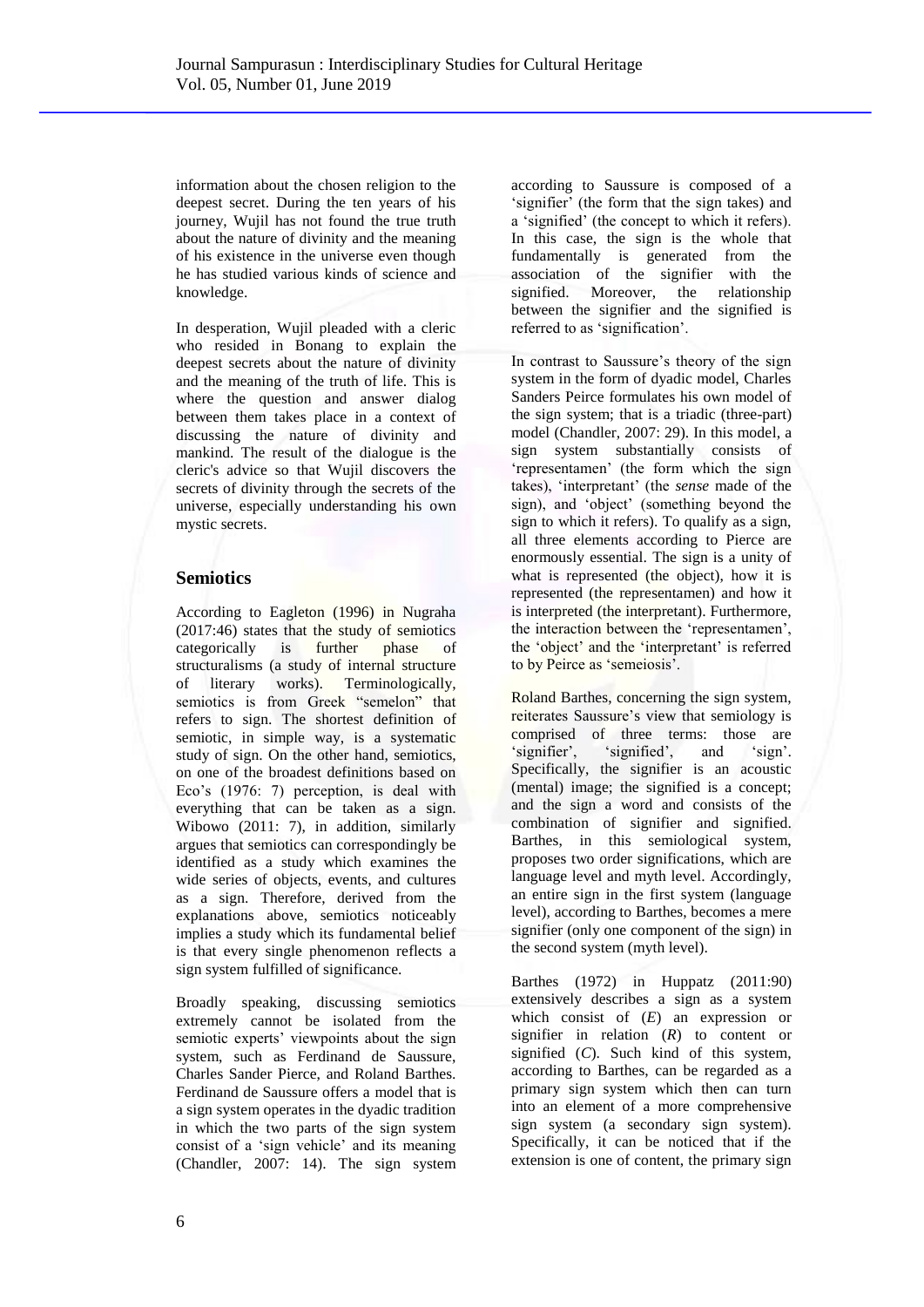system (*E1 R1 C1*) becomes the expression of a secondary sign system – which in a simple pattern can be;  $E2 = (E1 \, R1 \, C1) R2$ *C2.* 

Consequently, to show metaphorically the spatialization of the pattern, Barthes formulates a prototype of semiologycal schema as follows;



The schema implicitly demonstrates that a primary sign system is denotative, while a secondary sign system is connotative. For that reason, the Barthes' model specifically is such kind of two order signification. The denotation reflects the first order signification, which is the relation between signifier (expression) and signified (content) in term of the relationship of a sign toward the external reality (language range). In contrast, the connotation implies the second order signification, which describes interaction occurring when the sign deal with reader's feeling, emotions, or culture value (metalanguage range).

On the issue of this second order signification, that of metalanguage range, Barthes (1972: 113) gives an illustration that is a sign primarily works through a myth. The myth, in this circumstance, is not defined by the object of its message, but by the way in which it utters this message. In the same way, the myth is equally ideological operation, which has a function to express and verify the various dominant values which are valid or being in effect at a certain period of time (Endaswara, 2013: 40). This impression then, in Wibowo's (2011: 18) perspective, proves that the myth categorically refers to the way how culture explains or understand several aspects of reality or natural phenomena

## **3. Result and Discussion**

#### **Stanza 18**

*Kawruhana tataling urip Ingkang aningali ing sarira kang tan pegat pamujine endi pinangkanipun kang amuji lan kang pinuji sampuntan sapeksa marmaning wong agung podho angluruh sarira dipun nyata ing uripirasejati uripira ning dunya* 

'life is knowing yourself, while never forgetting solemn prayer. You must also know where the devotee and the worshiper came from. Therefore, great people are looking for their own personality to be able to know their true lives, their lives in this world'

#### **Stanza 19**

*Dipun weruh ing urip sejati lir kurungan raraga sadaya becik den wruhi manuke rusak yen sira tan wruh hih ra wujil salakuneki iku mangsa dadiya yen siro yun weruh becikana kang sarira awismaa ing enggon punang asepi sampun kacakrabawa* 

'You have to know the real life. This body is entirely like a cage. It would be better to know the bird. O ... Wujil, with your actions you will fall miserably without results if you don't know. And if you want to know him, you have to clean yourself. Stay somewhere quiet and don't ignore the crowd of this world'

#### **Stanza 20**

*Aja doh dera ngulati kawi kawi iku nyata ing sarira punang rat wus aneng kene kang minangka pandulu tresna jati sariraneki siyang dalu den awas pandulunireku punapa rekeh parcihna kang nyateng sarira sakabehe iki saking sipat pakarya*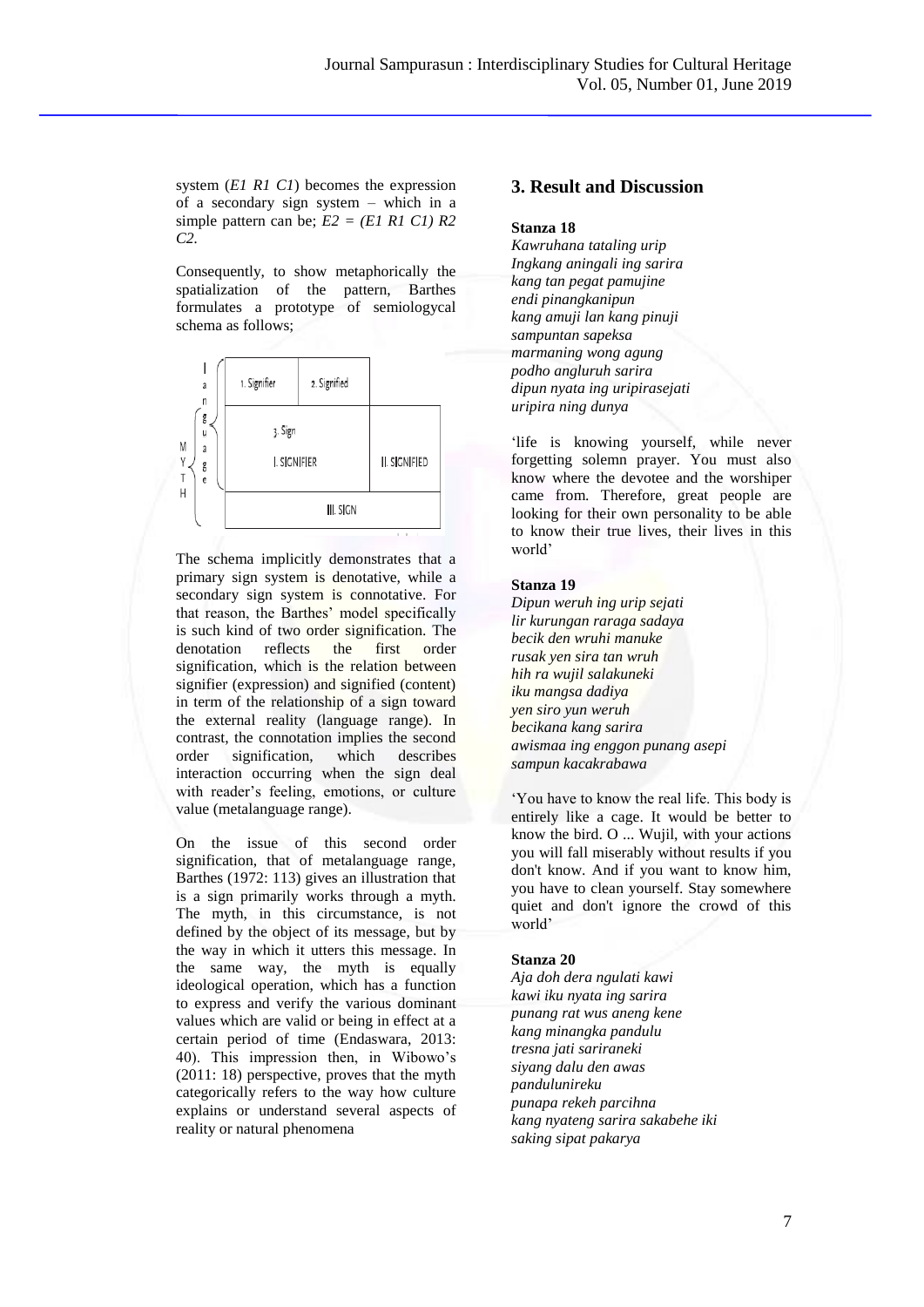'Even the whole world is in yourself. So make yourself a true love, to be able to see the world. Direct your face and silence to him both day and night. Because what is the reality. Everything that appears around us is the result of actions.

#### **Stanza 21**

*Mapan rusak kajatinireki dadine lawan kaarsanira kang tan rusak den wruh mangke sampurnaning pandulu kang tan rusak anane iki minangka tuduh ing Hyang sing weruh ing Hyang iku mangka sembah pujinira mapan awis kang wruha ujar puniki dahat sipi nugraha* 

'As a result of this action destruction occurs by your will. What you do not experience destruction must be known, that is perfect knowledge, whose condition does not experience destruction. That knowledge extends to knowing the existence of God. By knowing God, it will be a provision for someone to worship and praise Him. But not many people know the word. Who is able to know him gets big grace'

### **Stanza 22**

*Sayogyane mangkesira Wujil den nyata sireng sariranira yaktya ngayangkang temahe raraganira iku lamun wujil dera lalisi kang nyata ing sarira solahe tan besur amurang raraganira kang dadi tingal anging kainaneki kang den liling nityasa* 

'You better look know yourself. Your passions will fall asleep if you turn your back. Those who know about themselves, their desires are never going to trace the wrong path. Because it always sees weakness and always observes it'

### **Stanza 23**

*Wujil kawruhing sariraneki iya iku nyata ing pangeran tan angling yen tan ana wa* 

*dine wasitanipun ana malih kang angyakteni samyangluruh sarira sabdane tanpa sung amojok saking susanta tanpa sung kaliru saking parnahkeni iku kang aren lumpah* 

'Wujil knows himself means knowing God. And people who know God are not just talking, unless the words have an important purpose. There are also other people who know Him, they have searched for and found themselves. They know that one cannot be thrown out of subtlety, and that one cannot choose the wrong place. Such is the correct 'behavior'

#### **Stanza 24**,

*Pan nyata ananing Hyang aneng sih ening kasucianing pangeran ana ngaku kang wruh mangke laksanane tan anut raga-sastra tan den gugoni anglalisi subrata kang sampun yakti wruh anangkreti punang raga paningale den wong-wong rahina wengi tanpa sung agulinga* 

'Therefore, it is clear that God and pure purity are in love. There are also people who feel they know him. The person's behavior is not in accordance with the rules. He did not obey the teachings (control) of lust, put aside the righteous life, in fact people knew him, were able to curb his desires, day and night he regulated his sense of sight, and prevented him from sleeping'

#### **Stanza 25**

*Iku tapakane hih ra wujil tan bisa sira mateni raga aja mung angrungu bae den sayekti ing laku ayun sarta lawan pandeling yen karone wus nyata panjing wetunipun tan ana pakewuhira tikelin pikulan saros samineki beneh kang durung wikan.*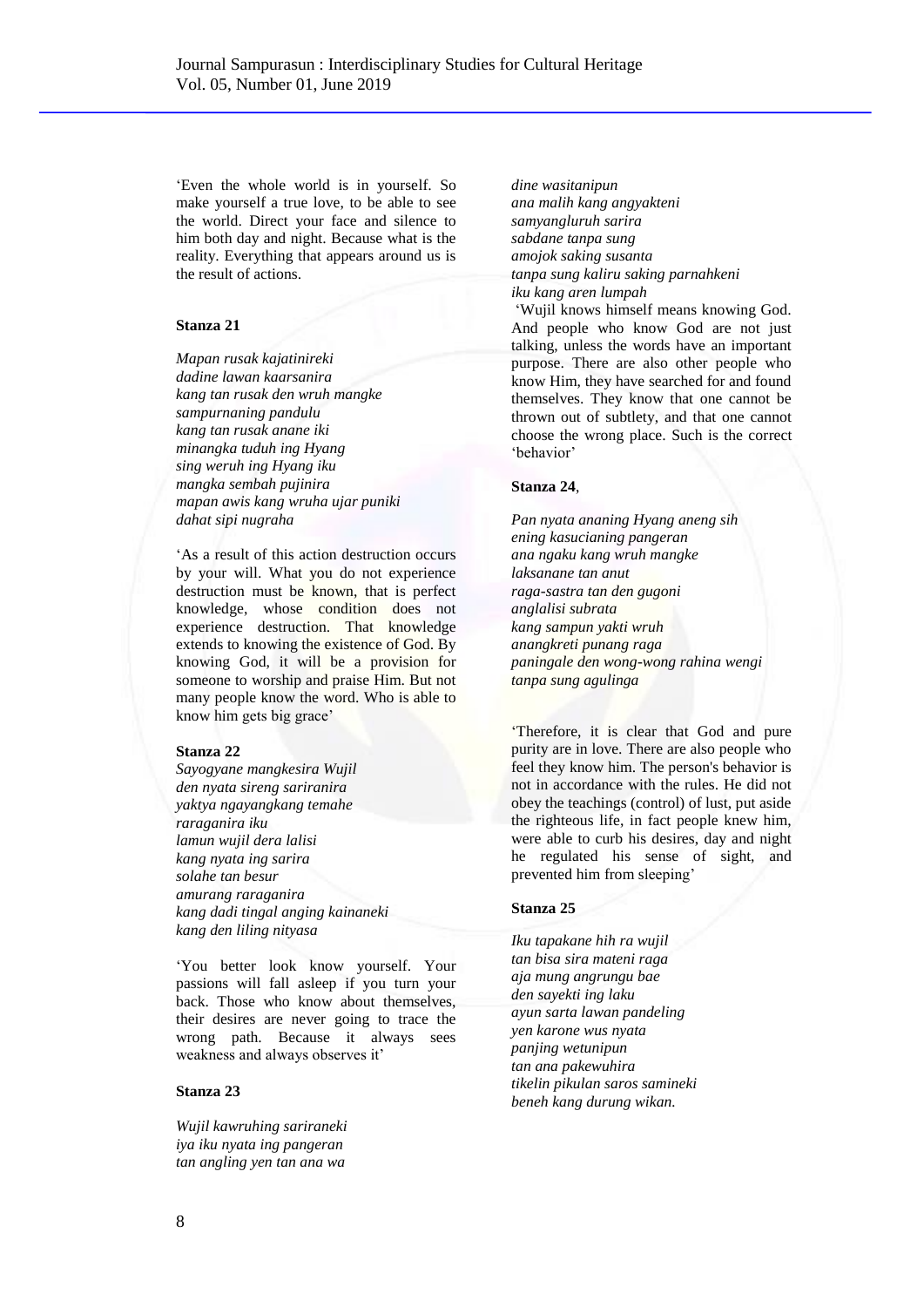Wujil: You have to be able to compress your passions, and not only be limited to the senses of hearing, be sincere in action, adjust your wishes and beliefs. You will not have any more difficulties, if both entry and exit are clear to you. Attempting to kill lust like you cut a lot of long bamboo sticks is another matter with people who don't know Him yet.

### **Stanza 26,**

*Kasompokan denira ningali karanetan katon pan kaliwat tanpa rah-arah rupane tuwin si ananipun mapan wartaning kang utami yen ta ora enggona pegat tingalipun tingal jati kang sampurna aningali nakiran yakti dumeling kang sajatining rupa* 

'The definition of this is very limited. He is completely formless, therefore He is not seen by ordinary people, but He is. In fact, according to the main people, He has no place. For people who end their vision, something right and great looks. And when he saw that form, it clearly seemed to imagine the true point'

### **Stanza 27,**

*Mapan tan ana bedane wujil deningkalindhih solahe ika bedane tanseng purbane Wujil sampun tan emut lamun anggung tinutur Wujil nora na kawusannya siyang lawan dalu den rasani wong akathah kitabipun upama perkutut adi asring lan karya pikat.* 

Between Him and this intention, O, Wujil, there really is no difference. Only He does not appear because of being pressed by his movements (from all nature). So the difference is not visible at the source. Don't forget forever Wujil. If we talk about it, it will not run out. Last night and night people talk about Him. His holy books, as if they were cloaked, melodious birds, often attracted others to Him.

## **4. Conclusion**

Mystical Suluk Wujil was greatly influenced by the thought of Sufism al-Ghazali. In his mystique that humans must undergo behavior as an effort to empty themselves of despicable qualities and adorn themselves with commendable qualities. As such, one will gain inner perfection, so that inner vision will be sharper and able to communicate with God. The behavior that must be lived by a mystic is prayer, a little said, but his words must be true and his actions must also be true, able to control his desires and reduce sleep. Self-cleaning must be done continuously until someone is able to know God.In Mystic Wujil it is said that among the many there appears One. Thus mystical includes (introspection) and deep (unification).

## **5. Acknowledgments**

I express my gratitude to all those who have contributed to this research. This research is PDP which funded by the Directorate of Research and Community Service, Directorate General of Research and Development Strengthening, Ministry of Research, Technology and Higher Education Indonesia in accordance with Research Contract Number: 110 / SP2H / PPM / DRPM / 2019, March 8 2019.

## **6. References**

- Alfadhilah, J. (2018). *Konsep ketuhanan perspektif maulana makhdum ibrahim (studi kitab bonang dan suluk wujil).* Master Thesis for Postgraduate at Universitas Negeri Sunan Ampel Surabaya
- Barthes, R. (1972). *Mythologies*. New York: The Noonday Press.
- Cohen, M, I.(2012). "Suluk wujil and javanese performance theory." *performing islam. 1 (1): 13-34. DOI: https://doi.org/10.1386/pi.1.1.13\_1.*
- Chandler, D. (2007). *Semiotics: The Basics*  (Second Edition). New York: Routledge.
- Eco, U. (1976). *A theory of semiotics*. London: Indiana University Press.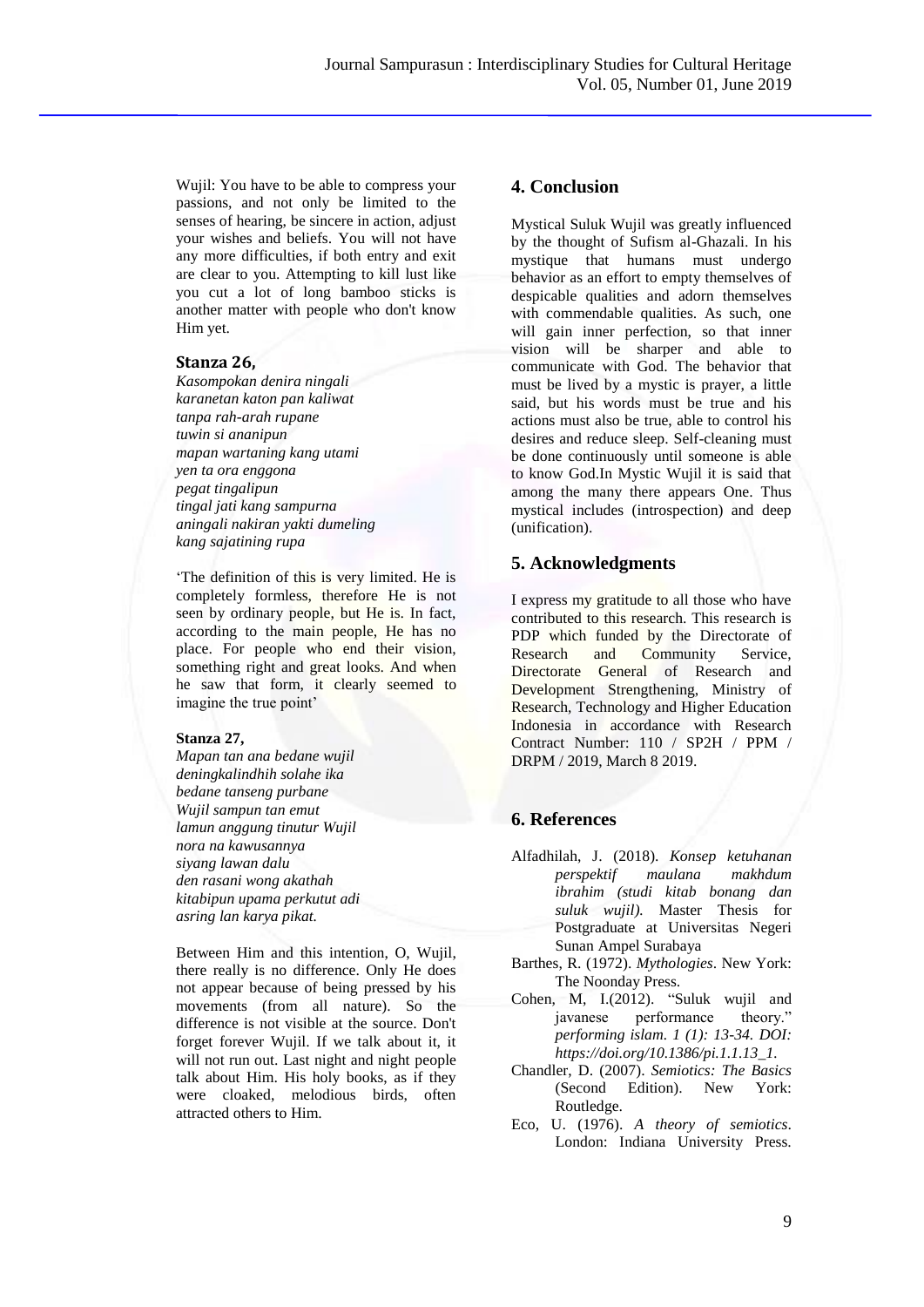doi:10.1080/00043249.1977.1079335 1.

- Endaswara, S. (2013). *Teori kritik sastra: prinsip, falsafah, dan penerapan*. Yogyakarta: CPAS.
- Huppatz, D.J. (2011) Roland barthes, mythologies. *The Journal of the Design Studies Forum; Volume 3, 2011 - Issue 1; 85-100, DOI: 10.2752/175470810X1286377137883 3.*
- Fanani, A. (2018). The Javanese quest of islamic spirituality in suluk wujil: a semiotics reading. *Analisa Journal of Social Science and Religion;221-238. DOI:https://doi.org/10.18784/analisa . v3i02.654.*
- Garra, A. C. (2016). Indigenous garments and accessories of the *g'addang* in barangay *ngileb*: documentation on production. *Journal Sampurasun Interdisciplinary Studies for Cultural Heritage (ISCH); Vol 02, No. 01. June 2016. 63-71. DOI: http://dx.doi.org/10.23969/sampuras un.v2i01.125.*
- Ghazali, A. M.(2015). *Ilmu Studi Agama*. Bandung: Pustaka Setia.
- Hastuti, K. H, & Erwin, Y.. (2013). Purwarupa tangible cultural heritage documentation berbasis database multimedia. *Techno.COM, Vol. 12, No. 4, November 2013: 188-197.*
- Hutagalung, I. (2015). Media and cultural heritage. *Journal Sampurasun Interdisciplinary Studies for Cultural Heritage (ISCH); Vol 01, No. 01. December 2015. DOI: [http://dx.doi.org/10.23969/sampuras](http://dx.doi.org/10.23969/sampurasun.v1i1.21) [un.v1i1.21.](http://dx.doi.org/10.23969/sampurasun.v1i1.21) 26-30.*
- Liestyati, D. C. (2009). *Pedoman pengelolaan pemanfaatan warisan budaya untuk kepariwisataan*. Jakarta : Kementerian Kebudayaan dan Pariwisata Direktorat Jenderal Pengembangan Destinasi Pariwisata Direktorat Produk Pariwisata.
- Mahfudh, M.H. & Mulyoto, H. J. (2017). Manuscript suluk wujil: values tansformation of tassawuf education sunan bonang in nation character building. *International Journal of Multicultural and Multi religious Understanding (IJMMU) Vol. 4, No. 4, August 201*7. *15 – 28. DOI:*

*http://dx.doi.org/10.18415/ijmmu.v4i 4.75.*

- McDaniel, E.R. (2012). *Intercultural communication: a reader, 13th international edition.* USA: Cengage Learning.
- Mulyana, D. (2010). Ilmu komunikasi suatu pengantar. Bandung: PT Remaja Rosdakarya.
- Nugraha, D. N. S. & Djuhardi, S. (2017). Setting of developed country in drama script 'nyanyian rimbayana' (a study of roland barthes' semiotics with myth of liberal capitalism). *Journal Sampurasun Interdisciplinary Studies for Cultural Heritage (ISCH); Vol 03, No. 01. June 2017. DOI: http://dx.doi.org/10.23969/sampuras un.v3i1.250.*
- Pigeaud, Th G. Th. *Synopsis of Javanese Literature 900-1900 AD*. Vol. I. Leiden: KITLV.
- Polit, D.F. and Beck, C.T. (2003). *Nursing research, principles and methods*  (Seventh Edition). Philadelphia, USA: Lippincott Williams & Wilkins.
- Pradopo, R. D. (2013). *Beberapa teori sastra, metode kritik, dan penerapannya.* Yogyakarta: Pustaka Pelajar. Cet. X.
- Raffles, T.S. (2014). *The History of java*. Yogyakarta: Narasi.
- Saebani, B. A. (2012). *Pengantar antropologi*. Bandung: Pustaka Setia.
- Schimmel, A. (1986). *Dimensi mistik dalam islam,terjemahan oleh supardi djoko damono dkk. dari mistical dimention of islam.* Jakarta: Pustaka Firdaus.
- Sedyawati, E. (eds). (2001). *Sastra jawa, suatu tinjauan umum*. Jakarta: Balai Pustaka
- Valera, E. & Valera, R. M. A. (2016). Preserving the tinguian cultural heritage: mother tongue-based multilingual education as tool*. Journal Sampurasun Interdisciplinary Studies for Cultural Heritage (ISCH); Vol 02, No. 01. June 2016. 79-89. DOI: http://dx.doi.org/10.23969/sampuras un.v2i01.123.*
- Warsito. (2015). *Antropologi budaya*. Yogyakarta: Ombak Dua.